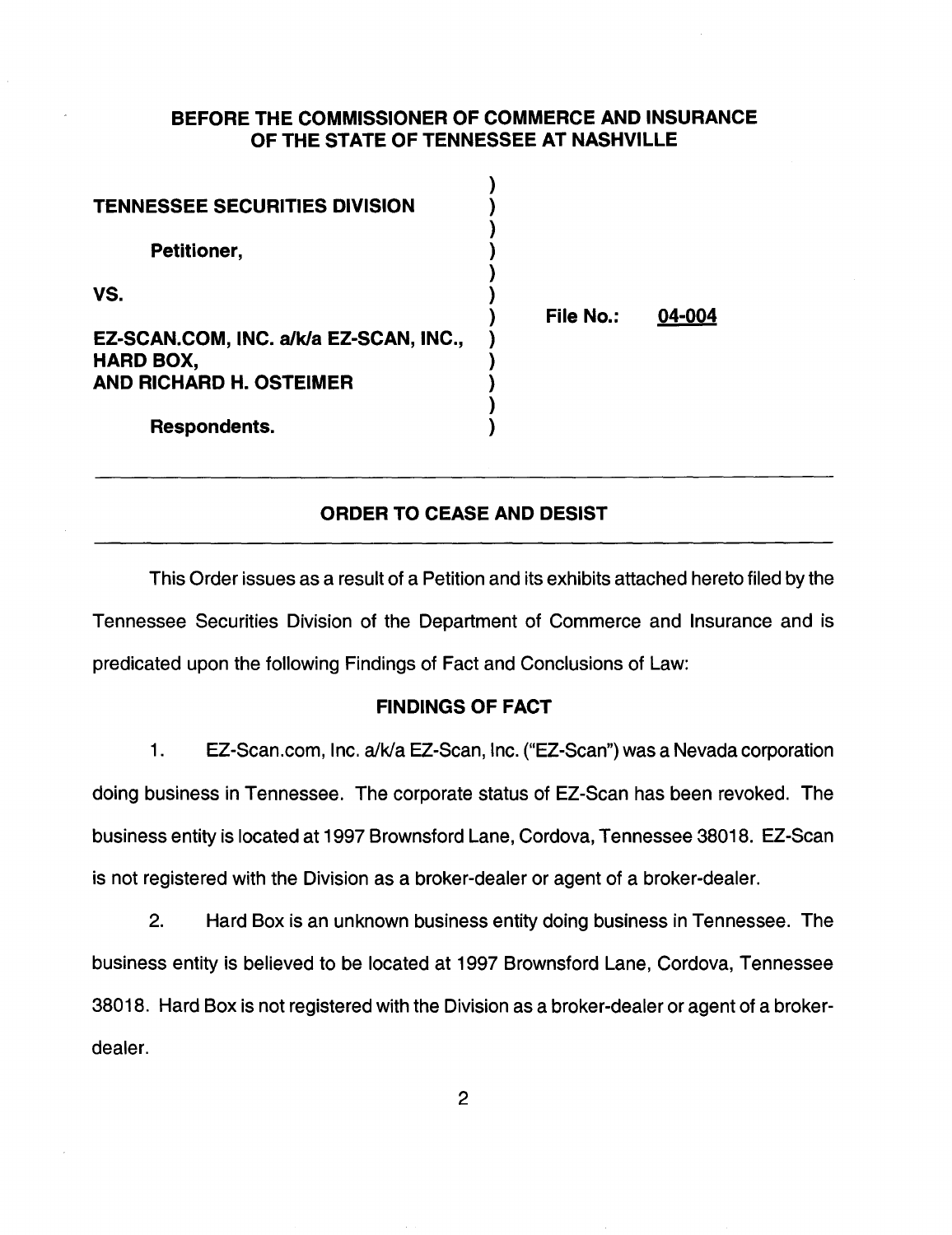3. Richard H. Ostheimer ("Ostheimer") is believed to be an employee, agent, officer, director, owner or other affiliated person of EZ-scan and/or Hard Box. Ostheimer maintains his address at 1997 Brownsford Lane, Cordova, Tennessee 38018. Ostheimer is not registered with the Division as a broker-dealer or agent of a broker-dealer.

4. EZ-Scan.com, Inc. is currently offering and/ or selling securities from and/or in the State of Tennessee.

5. Hard Box is currently offering and/or selling securities from and/or in the State of Tennessee.

6. Ostheimer is currently offering and/ or selling securities from and/or in the State of Tennessee.

7. On or about March 1, 2004, Eddie Davis, an investigator with the Division of Securities, began a preliminary investigation regarding the matter. It was brought to the attention of the Division that Ostheimer was engaged in the sale of unregistered private placement securities while being an unregistered broker-dealer or agent.

8. Kimberley Ostheimer was believed to possess information related to the securities transaction of Richard Ostheimer. Kimberley Ostheimer was subpoenaed to give a deposition, and a deposition was taken on March 16, 2004.

9. Kimberley Ostheimer is the ex-wife of Richard Ostheimer. She states that that Ostheimer would sell 50% of the shares in a company for \$1.00 or \$5.00 per share. Then, he would change the name of the company and create another. Kimberley Ostheimer says that this scheme was used for Hard Box and EZ-scan.

10. In regard to EZ-scan, the technology pitched to prospective investors was grocery store product scanners.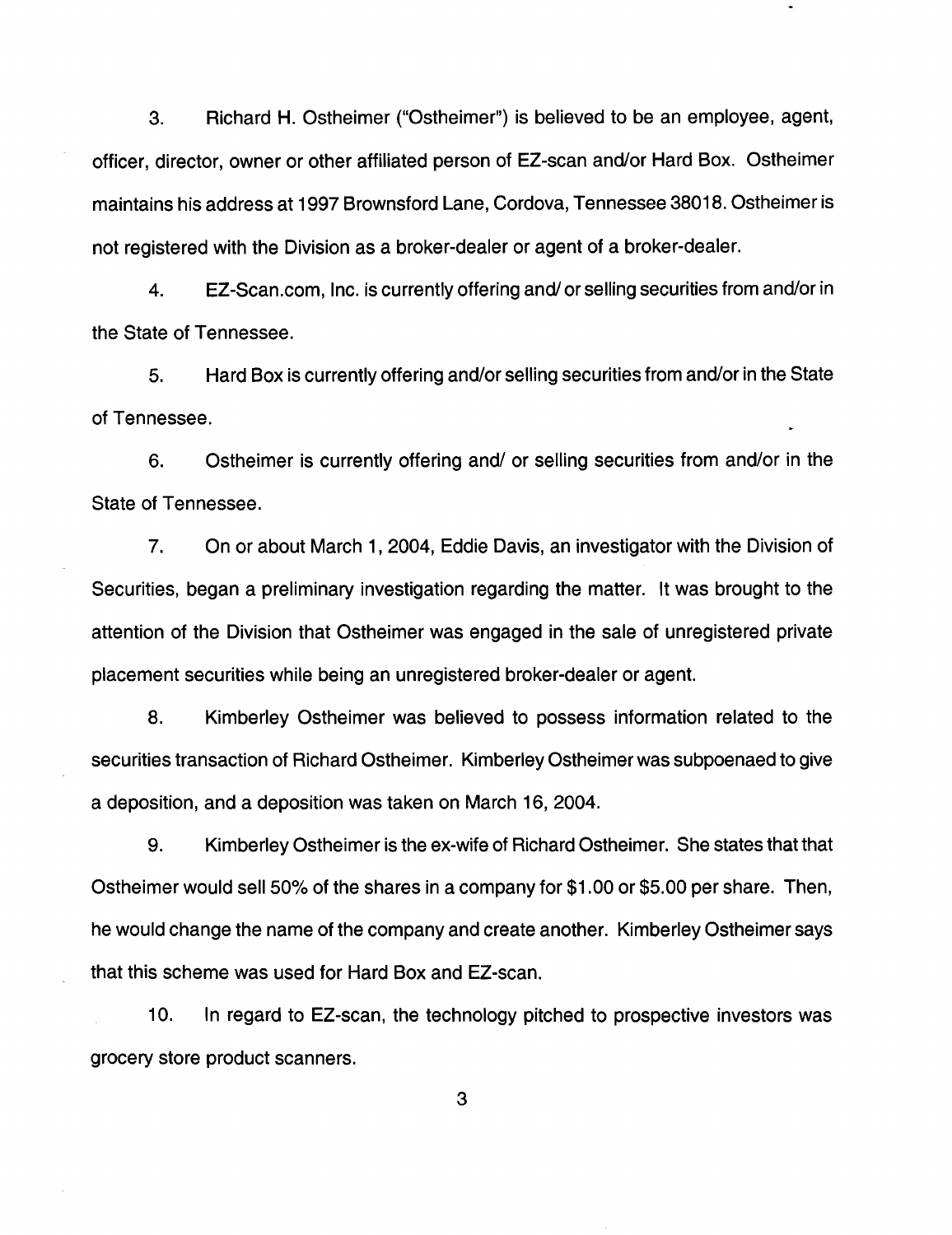11 . Richard Ostheimer allegedly engages in the fraudulent business practices for the sole purpose of generating living expenses. An Affidavit from Mary Louise Thames, a former employee of EZ-scan confirms that monies received by EZ-scan were spent for groceries, restaurant expenses, at toy stores, personal bills related to the Ostheimer residence, and personal credit card expenses.

12. Stock registers provided to the Division indicate that Tennessee residents have invested approximately \$300,000 in EZ-Scan. The stock registers also indicate that Richard Ostheimer has sold stock to citizens of other states.

13. Interviews conducted by the Division indicate that Richard Ostheimer is continuing to sell unregistered securities related to EZ-Scan.

14. EZ-Scan.com, Inc. is not currently, nor has the company ever been, registered as a broker-dealer, agent of a broker-dealer, or investment adviser with the Division pursuant to the Tennessee Securities Act of 1980, as amended. Moreover, EZ-Scan.com, Inc. has never registered a securities offering with the Division.

15. Hard Box is not currently, nor has the company ever been, registered as a broker-dealer, agent of a broker-dealer, or investment adviser with the Division pursuant to the Tennessee Securities Act of 1980, as amended.

16. Ostheimer is not currently, nor has he ever been, registered as a brokerdealer, agent of a broker-dealer, or investment adviser with the Division pursuant to the Tennessee Securities Act of 1980, as amended.

17. The Respondents, without the proper registration, are presently and will continue to issue, offer, and/or sell unregistered securities, also without the proper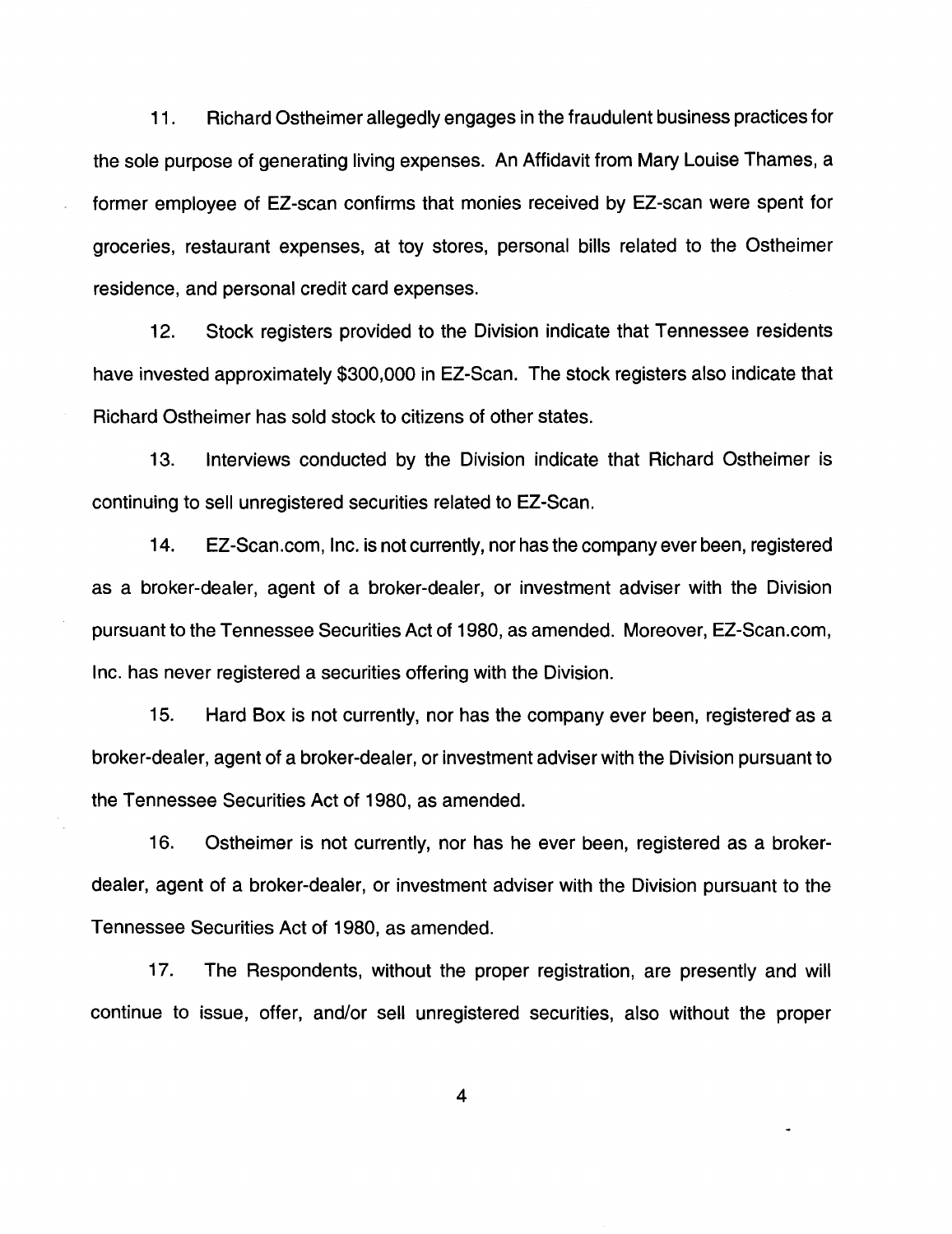registration, from or in the State of Tennessee. As result of this activity the public will suffer immediate and irreparable injury, loss or damage.

18. The Respondents, in connection with the offer, sale and purchase of the security in this state, will continue to violate Tennessee Code Annotated§ 48-2-121 (b) by stating that the shares of EZ -Scan .com, Inc. stock are registered or omitting to state that the shares of stock are unregistered with the State of Tennessee, Department of Commerce and Insurance, Division of Securities.

19. The Respondents, in connection with the offer, sale and purchase of the security in this state, will continue to violate Tennessee Code Annotated§ 48-2-121 (b) by selling shares of stock for investment purposes and not using the investment monies for investment-related expenses.

20. This Order is in the public interest and necessary for the protection of investors, and consistent with the purposes fairly intended by the Act.

#### **CONCLUSIONS OF LAW**

1. Tennessee Code Annotated §48-2-1 04 provides that it is unlawful for any person to sell any security in this state unless it is registered with the Division, qualified for an exemption pursuant to §48-2-1 03, or a covered security.

2. Tennessee Code Annotated § 48-2-102 provides that a security includes stock.

3. Based upon the Findings of Fact and the Exhibits filed by the Petitioner, the Respondents have violated and are violating Tennessee Code Annotated §48-2-194 by offering, issuing, and/or selling unregistered securities to Tennessee residents.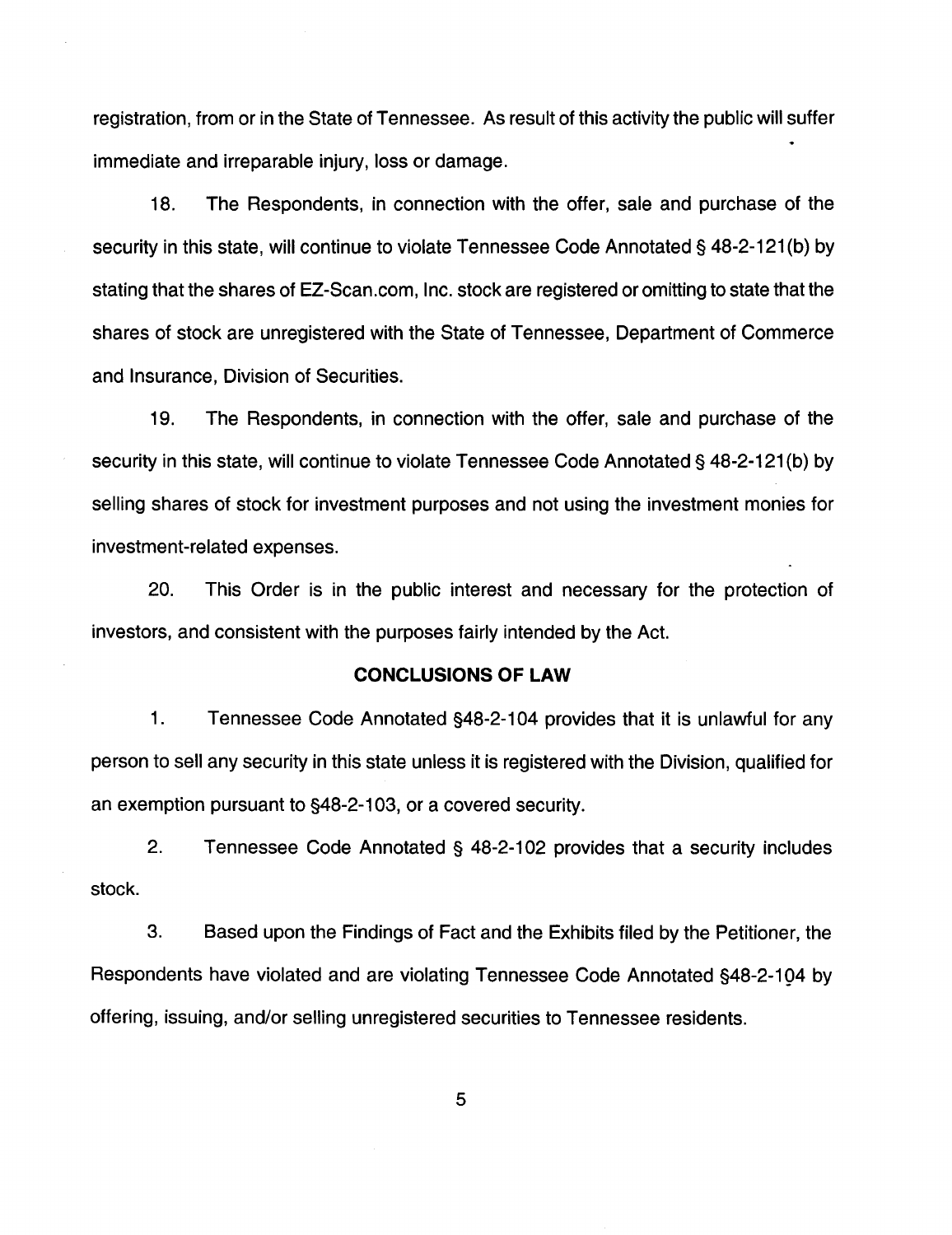4. Tennessee Code Annotated §48-2-102(3) provides that a "broker-dealer" means any person engaged in the business of effecting transactions in securities for the account of others, or any person engaged in the business of buying or selling securities issued by one (1) or more other persons for such person's own account and as part of a regular business rather than in connection with such person's investment activities.

5. Tennessee Code Annotated §48-2-1 02(2) provides that an "agent" means any individual, other than a broker-dealer, who represents a broker-dealer in effecting or attempting to effect purchases or sales of securities from or in this state.

6. Tennessee Code Annotated §48-2-109(a) provides that it is unlawful for any person to transact business from or in this state as a broker-dealer or agent unless such person is registered as a broker-dealer or agent under this part.

7. Tennessee Code Annotated §48-2-109(b) provides that it is unlawful for any broker-dealer to employ an agent to transact business as an agent unless the agent is registered under this part.

8. Based upon the Findings of Fact and the Exhibits filed by the Petitioner, Respondents, EZ-Scan.com, Inc., Hard Box, and Ostheimer, have violated and are violating Tennessee Code Annotated §48-2-1 09(a) and (b) by acting as unregistered broker-dealers and/or agents and/or employing unregistered agents to solicit Tennessee residents.

9. Tennessee Code Annotated§ 48-2-121 provides that it is unlawful for any person, in connection with the offer, sale or purchase of any security in this state, directly or indirectly, to make any untrue statement of a material fact or omit to state a material fact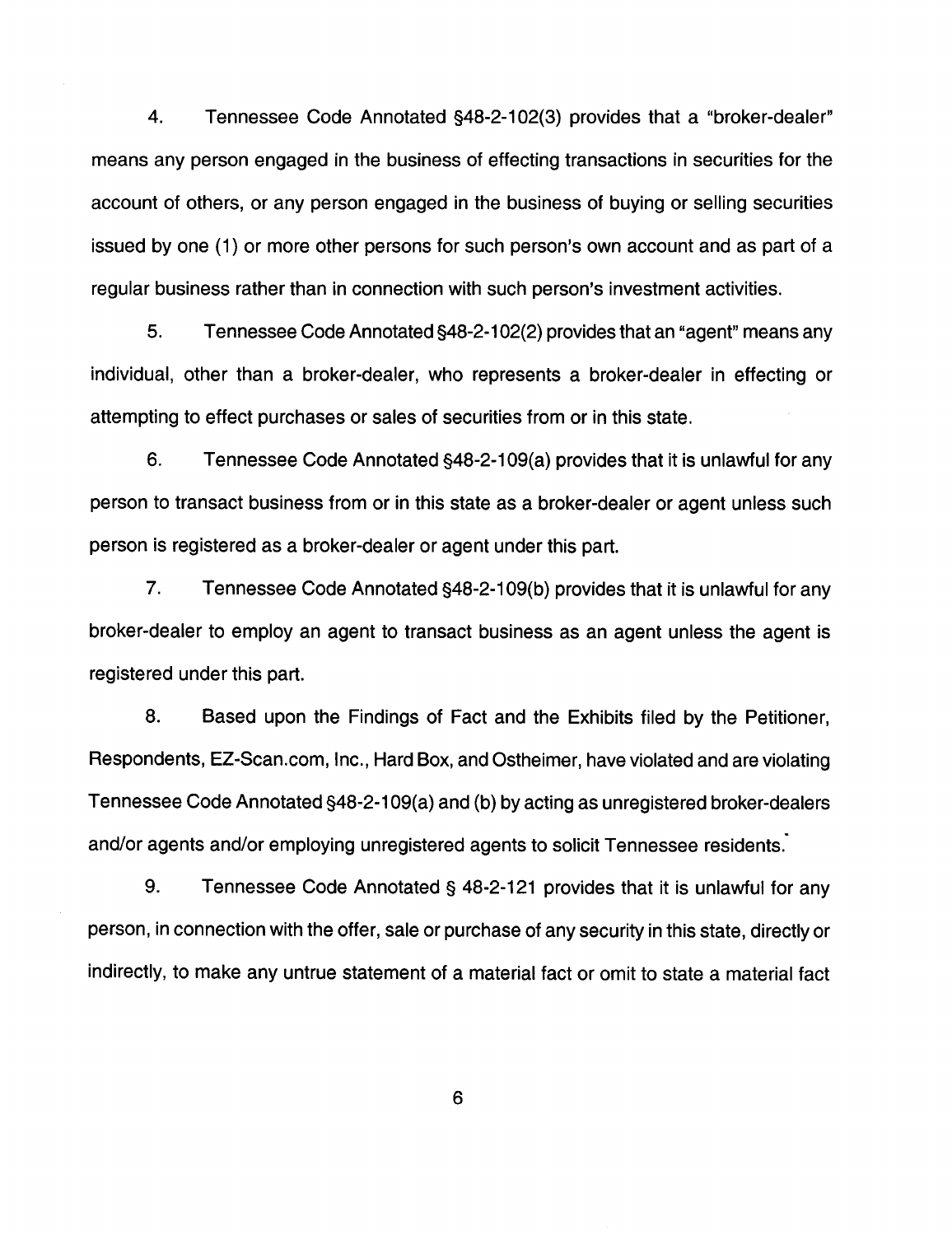necessary in order to make the statements made, in light of the circumstances under which they are made, not misleading.

10. Based upon the Findings of Fact, the Respondents have violated and are violating Tennessee Code Annotated§ 48-2-121 by stating that the shares of EZ-Scan.com, Inc. and/or Hard Box stock are registered or omitting to state that the shares of stock are unregistered with the State of Tennessee, Department of Commerce and Insurance, Division of Securities.

11. Based upon the Findings of Fact, the Respondents have violated and are violating Tennessee Code Annotated§ 48-2-121 by selling shares of stock for investment purposes and not using the investment monies for investment-related expenses.

12. Tennessee Code Annotated §48-2-116 provides that the Commissioner may make, promulgate, amend, and rescind such Orders as are necessary to carry out the provisions of the Tennessee Securities Act of 1980, as amended, and that such Order is in the public interest, necessary for the protection of investors and consistent with the purposes fairly intended by the policy and provisions of the Act.

13. Tennessee Code Annotated §48-2-116(e)(2) states, in pertinent part, that no Order may be entered without: 1) prior notice to affected parties, unless the Commissioner determines that prior notice would not be in the public interest and would be detrimental to the protection of investors; 2) an opportunity for a hearing before the Commissioner; and 3) written Findings of Fact and Conclusions of Law.

14. Based upon the Findings of Fact, it would not be in the public interest and it would be detrimental to the protection of investors if prior notice of this Order were given to affected parties.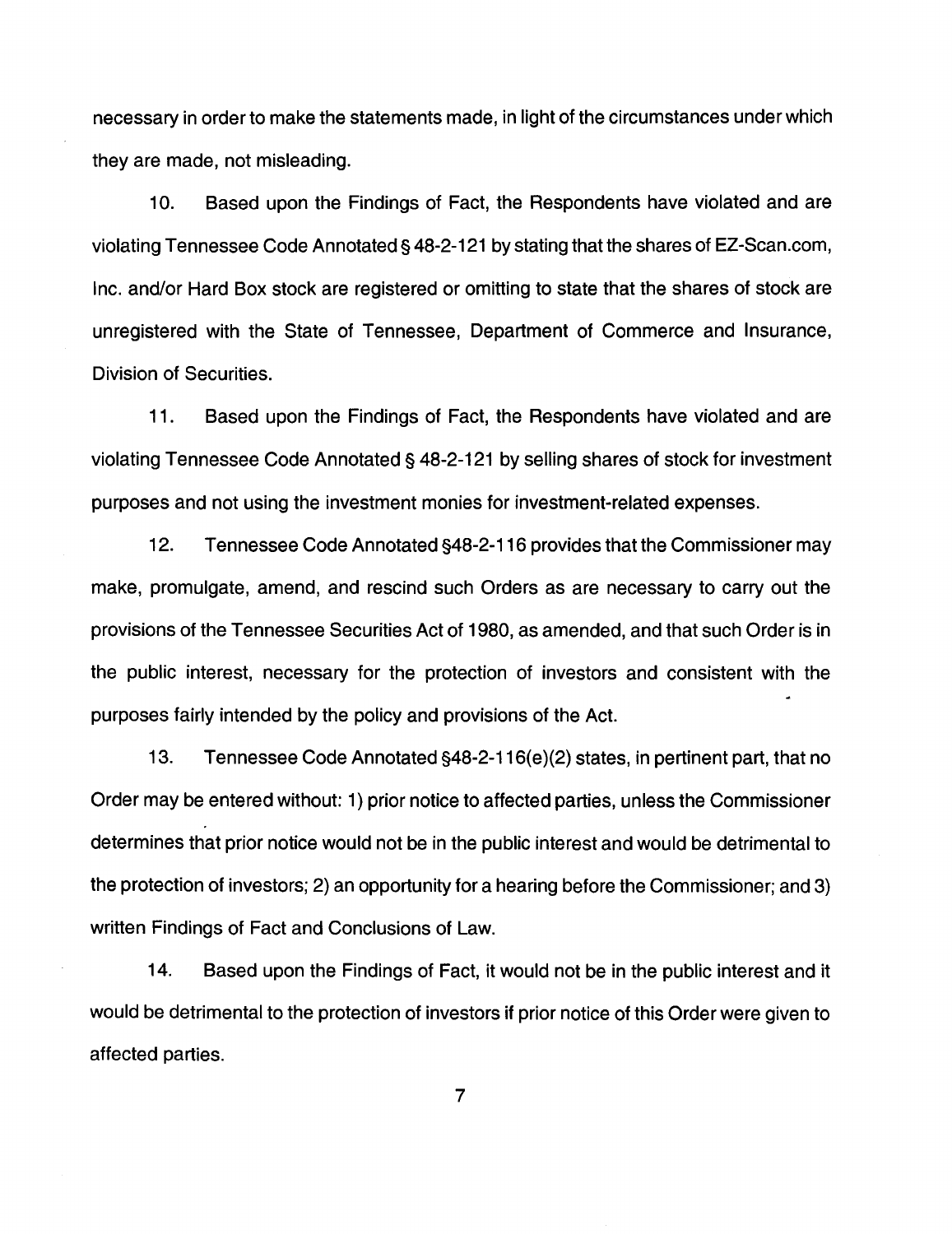**NOW, THEREFORE,** in consideration of the foregoing, it is **ORDERED** that:

1. The Respondents, EZ-Scan.com, Inc., Hard Box, and Richard Ostheimer, shall comply with the provisions of the Tennessee Securities Act of 1980, as amended.

2. The Respondents, EZ-Scan.com, Inc., Hard Box, and Richard Ostheimer, shall cease and desist in the further conduct as a broker-dealers from or in the State of Tennessee until such time as it is effectively registered with the Division to engage in such activity. Specifically, IT IS ORDERED that the Respondents immediately cease and desist from the issuance, offer to sell, and/or sale of stock or any other investment interest inEZ-Scan.com, Inc. and/or Hard Box, including any successor entities to individuals in Tennessee and in other states, as well as immediately cease and desist from any activity associated with the sale of these and any other securities.

3. The Respondents, EZ-Scan.com, Inc., Hard Box, and Richard Ostheimer, shall cease and desist in further conduct as agents of a broker-dealer from or in the State of Tennessee until such time each is effectively registered with the Division to engage in such activity. Specifically, IT IS ORDERED that the Respondents immediately cease and desist from the issuance, offer to sell, and/or sale of stock or any other investment interest inEZ-Scan.com, Inc. and/or Hard Box, including any successor entities to individuals in Tennessee and in other states, as well as immediately cease and desist from any activity associated with the sale of these and any other securities.

4. All Respondents shall cease and desist the further offer and/or sale and/or issuance of unregistered securities from and in the State of Tennessee. Specifically, IT IS ORDERED that the Respondents immediately cease and desist from the issuance, offer to sell, and/or sale of stock or any other investment interest in EZ-Scan.com, Inc. and/or Hard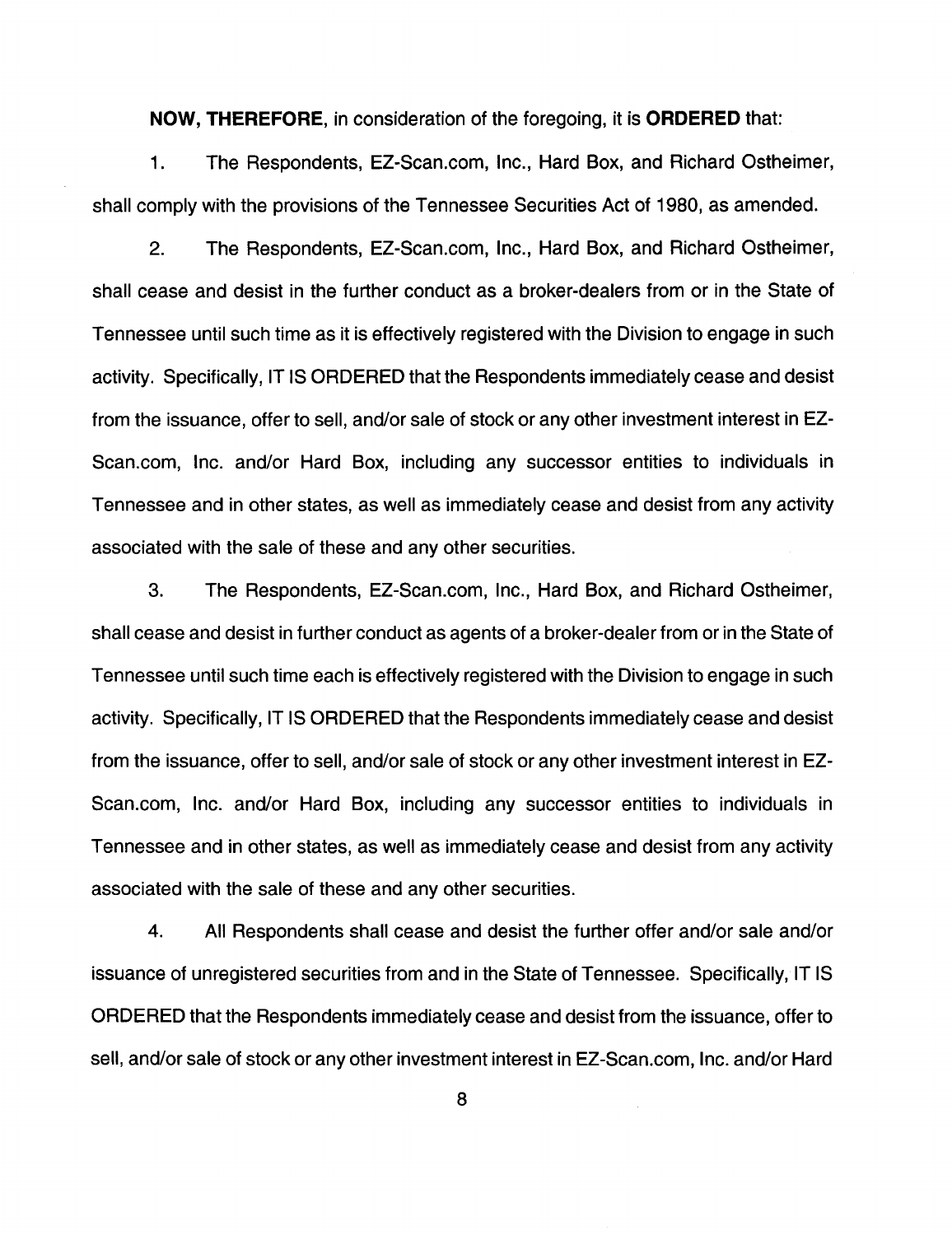Box, including any successor entities to individuals in Tennessee and in other states, as well as immediately cease and desist from any activity associated with the sale of these and any other securities.

5. The Respondents shall cease and desist, from and in the State of Tennessee, in making any untrue statement of a material fact or omitting to state a material fact necessary in order to make the statements made, in light of the circumstances under which they are made, not misleading.

6. All persons in any way assisting, aiding, or helping any of the aforementioned Respondents in any of the aforementioned violations of the Tennessee Securities Act of 1980, as amended, Tennessee Code Annotated §§48-2-1 01 et seq. shall cease and desist from all such activities in violation of the Tennessee Securities Act of 1980, as amended.

This Order is not intended to prohibit any lawful conduct in which any of the Respondents might be engaged.

Entry of this Order shall not in any way restrict the Tennessee Securities Division or the Commissioner of Commerce and Insurance from taking further action with respect to these or other possible violations by Respondents of the Act or any of the Rules promulgated there under.

This Order shall become a Final Order 30 days from the date of its entry, unless written notification requesting a hearing is made within that 30 day period.

You are advised that you have the right to a hearing as to all matters raised in this Order. If you wish to exercise your right to a hearing, please notify: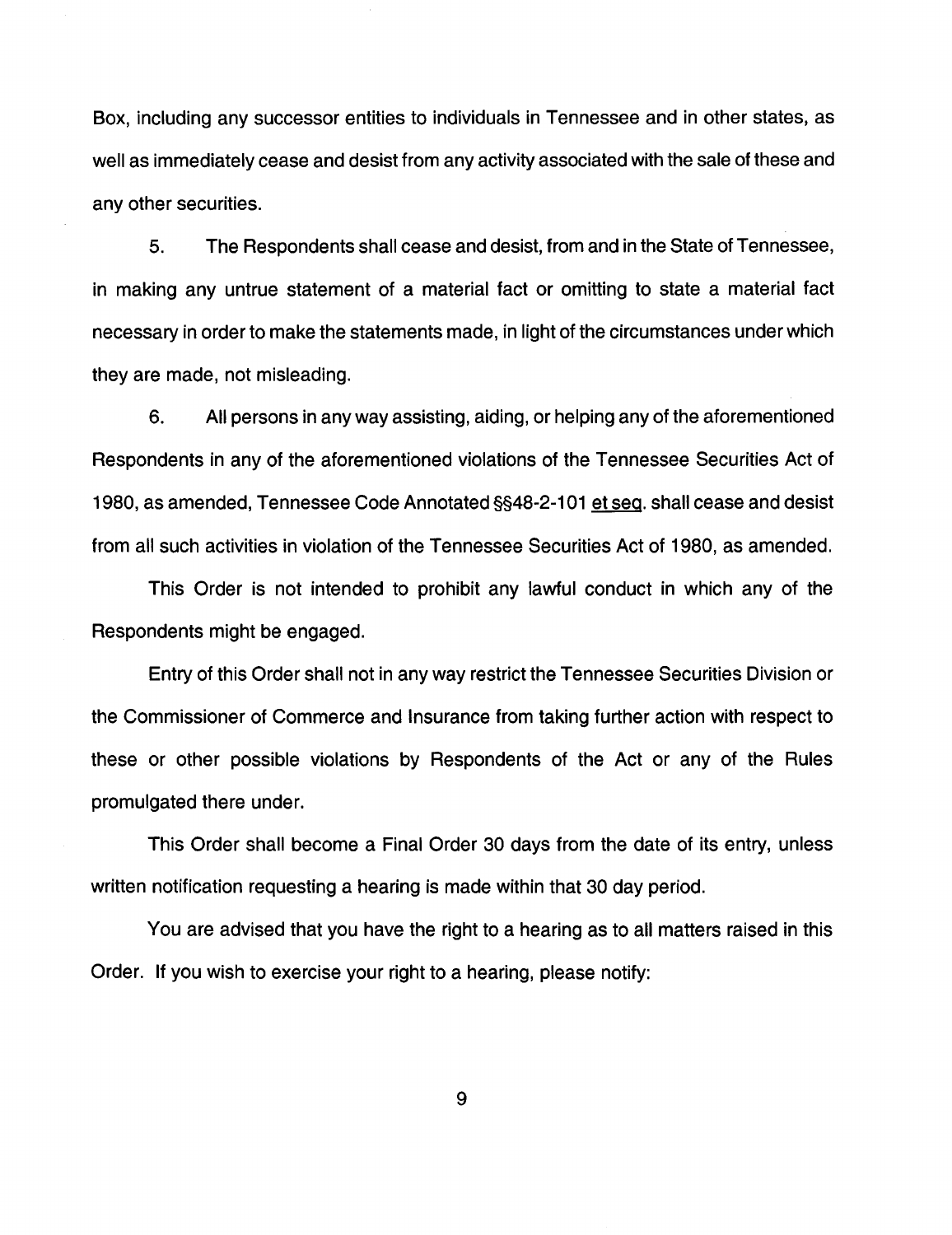# DAPHNE D. SMITH ASSISTANT COMMISSIONER FOR SECURITIES STATE OF TENNESSEE, DEPARTMENT OF COMMERCE AND INSURANCE DAVY CROCKETT TOWER, SUITE 680 500 JAMES ROBERTSON PARKWAY NASHVILLE, TENNESSEE 37243

Such request must be received within 30 days of the date of entry of this Order.

Entered this  $22nd$  day of April, 2004.

aula a. Howers

Paula A. Flowers, **Commissioner** 

## APPROVED FOR ENTRY:

**⊘Daphne D. Smith Assistant Commissioner for Securities** Department of Commerce and Insurance

#### **ISSUANCE REQUESTED BY:**

n 1022.

Michele Komorowski Elliott, #022618 Staff Attorney, Securities Division Department of Commerce and Insurance 500 James Robertson Parkway Davy Crockett Building, 5th Floor Nashville, Tennessee 37243 (615) 741-2199 Fax (615) 741-4000